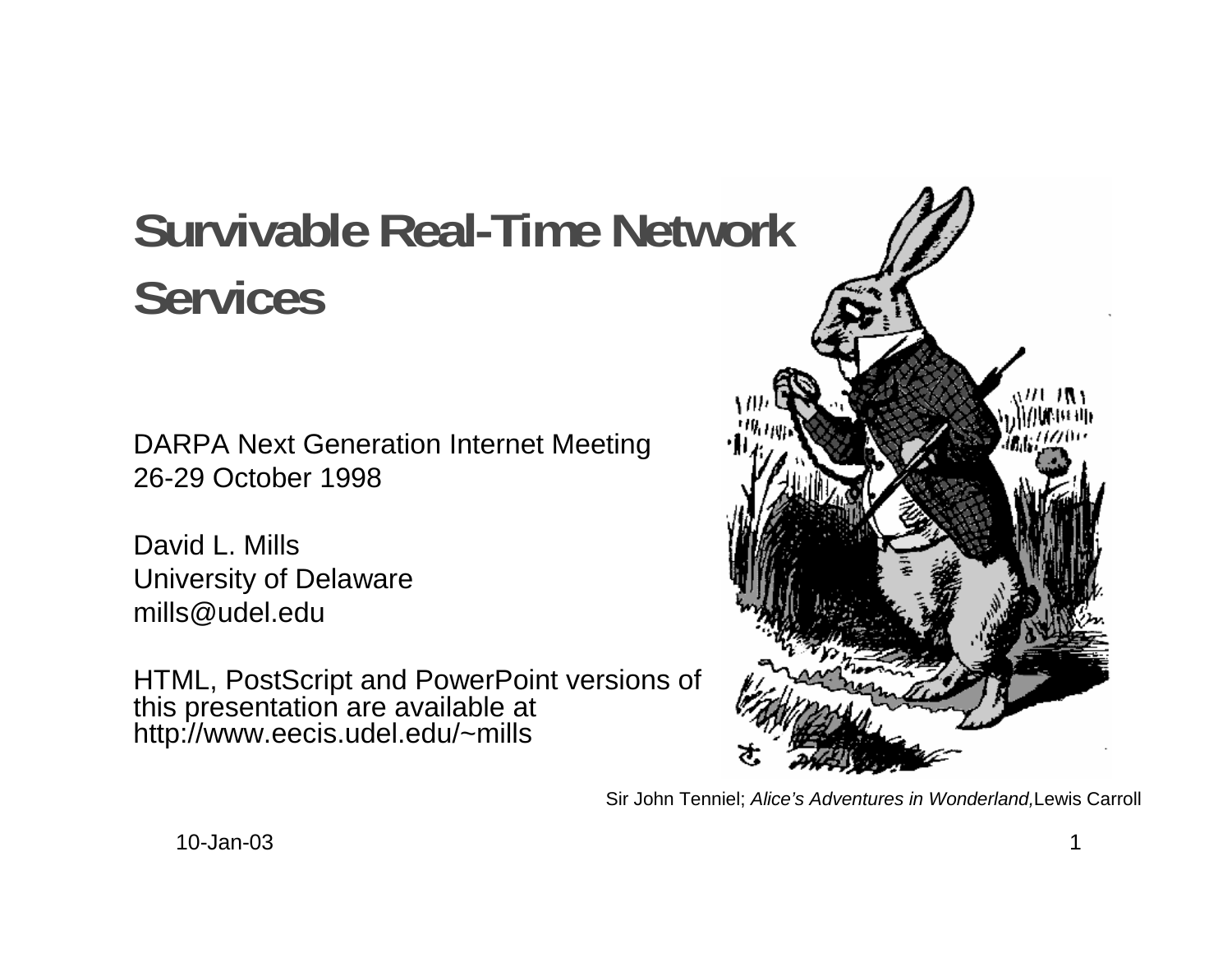

- $\bullet$  Fire-and-forget software
	- Single software distribution can be compiled and installed automatically on most host architectures and operating systems
	- Run-time configuration can be automatically determined and maintained in response to changing network topology and server availability
- $\bullet$  Autonomous configuration (autoconfigure)
	- Survey nearby network environment to construct a list of suitable servers
	- Select best servers from among the list using a defined metric
	- Reconfigure the NTP subnet for best accuracy with overhead constraints
	- Periodically refresh the list in order to adapt to changing topology
- $\bullet$  Autonomous authentication (autokey)
	- For each new server found, fetch its cryptographic credentials from public databases
	- Authenticate each NTP message received as sent by that server and no other
	- Regenerate keys in a timely manner to avoid compromise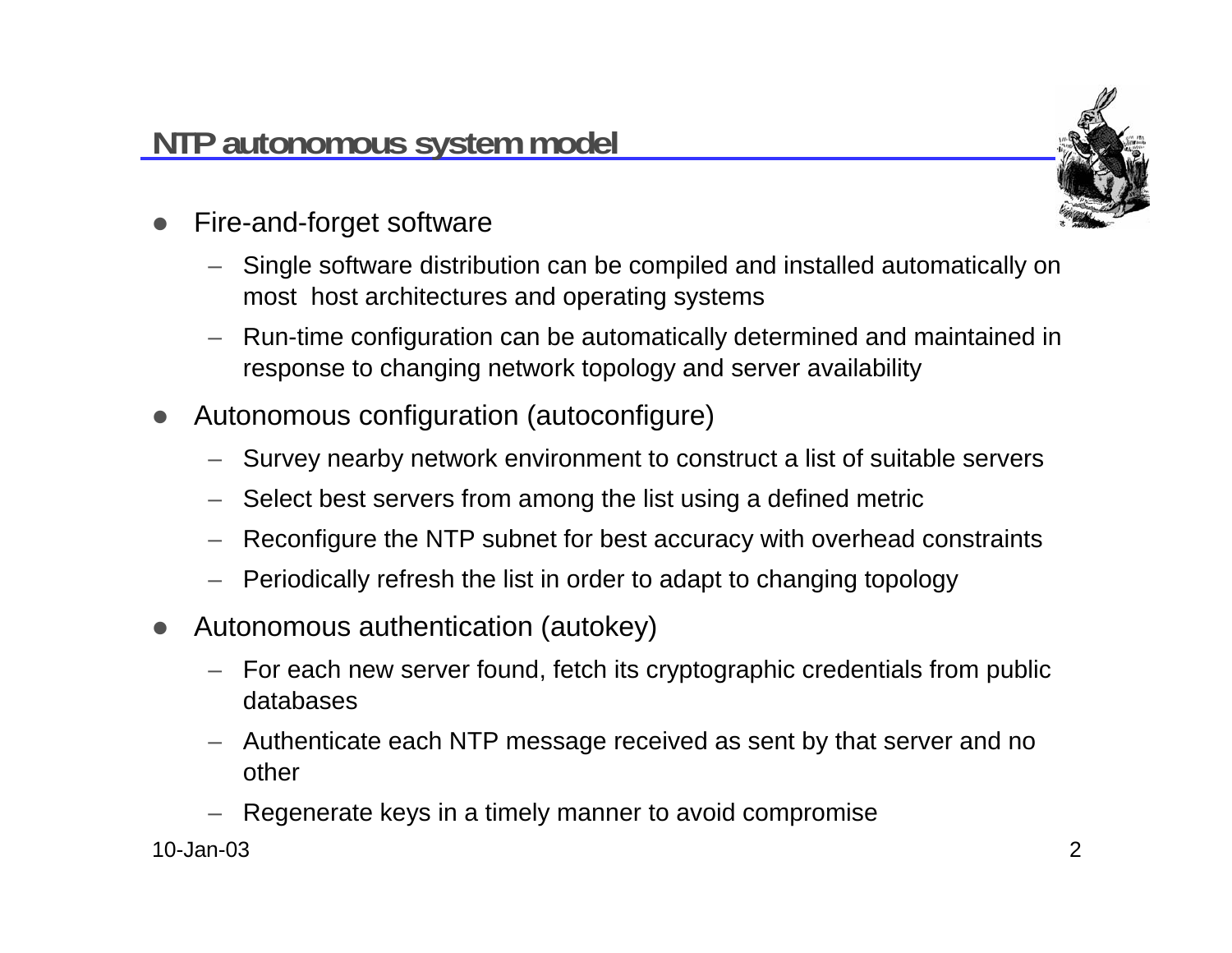

- $\bullet$ NTP synchronizes the clocks of hosts and routers in the Internet
- $\bullet$  Time synchronization flows from primary servers synchronized via radio and satellite over hierarchical subnet to other servers and clients
- $\bullet$  NTP provides submillisecond accuracy on LANs, low tens of milliseconds on typical WANs spanning the country
- $\bullet$  NTP software daemon has been ported to almost every workstation and server platform available today, including Unix, Windows and VMS
- $\bullet$  Well over 100,000 NTP clients and servers are now deployed in the Internet and its tributaries all over the world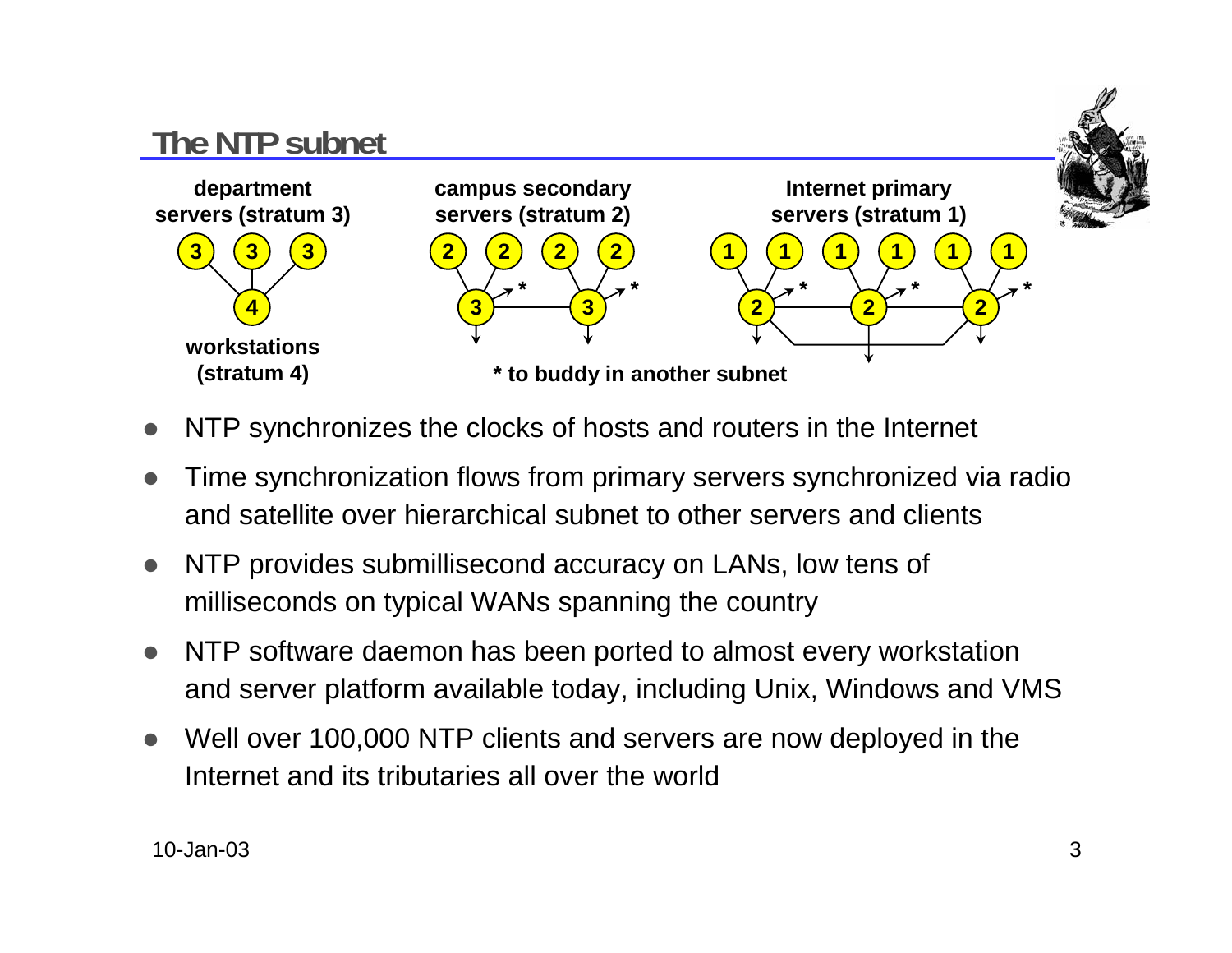

- $\bullet$ Multiple servers/peers provide redundancy and diversity
- $\bullet$ Clock filters select best from a window of eight clock offset samples
- $\bullet$  Intersection and clustering algorithms pick best subset of peers and discard outlyers
- $\bullet$  Combining algorithm computes weighted average of offsets for best accuracy
- $\bullet$  Loop filter and local clock oscillator (LCO) implement hybrid phase/frequency-lock (P/F) feedback loop to minimize jitter and wander

10-Jan-03 $\frac{3}{4}$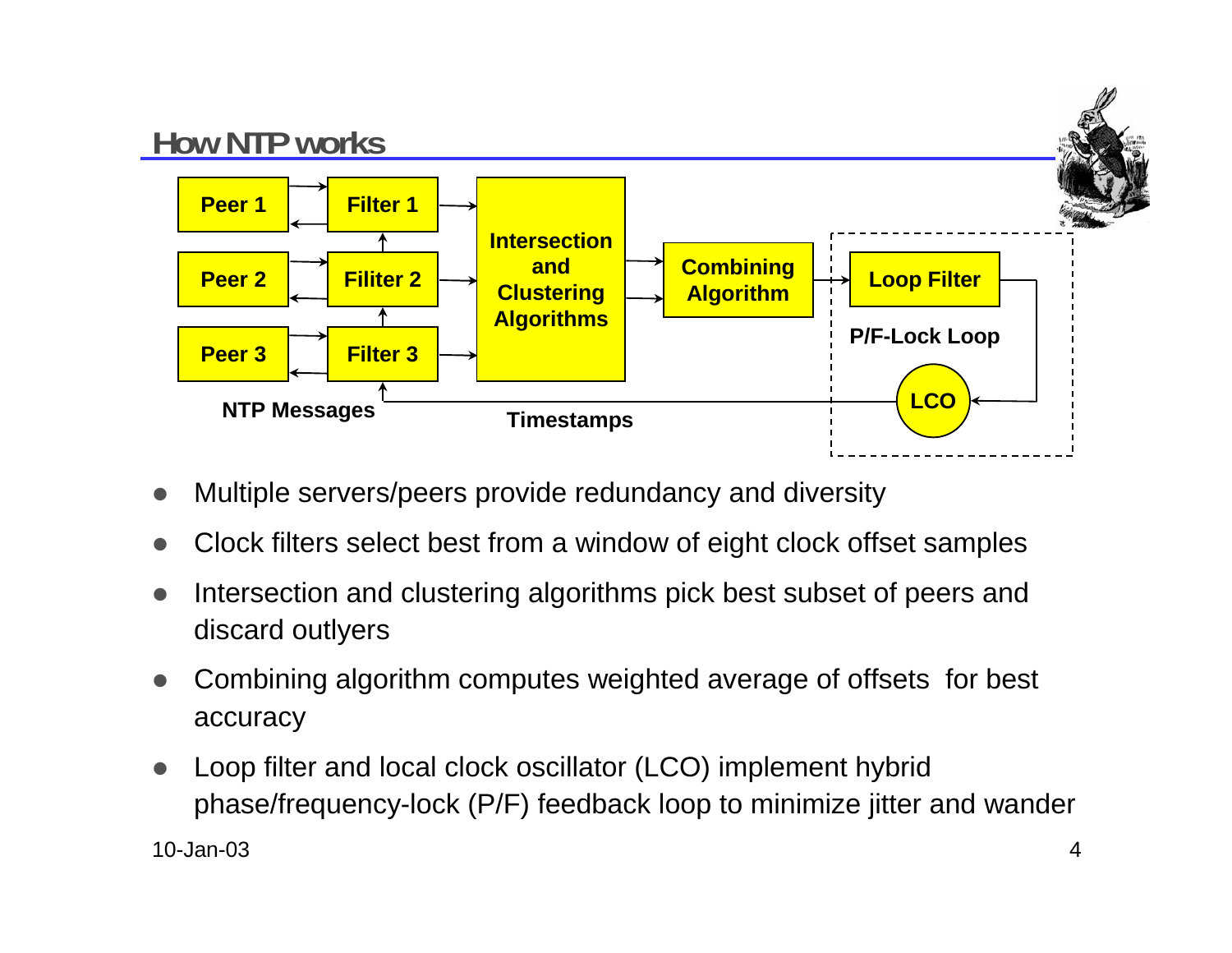#### 10-Jan-03 $3$  5

#### **Goals and non-goals**

- $\bullet$  Goals
	- Robustness to many and varied kinds of failures, including Byzantine, failstop, malicious attacks and implementation bugs
	- Maximum utilization of Internet multicast services and protocols
	- Depend only on public values and certificates stored in secure directory services
	- – Fast operation using a combination of public-key and private-key cryptography
- $\bullet$  Non-goals
	- Administrative restrictions (multicast group membership control)
	- Access control this is provided by firewalls and address filtering
	- Privacy all protocol values, including time values, are public
	- Protection against out of order or duplicated messages this is provided by the NTP protocol
	- Non-repudiation this can be provided by a layered protocol if necessary

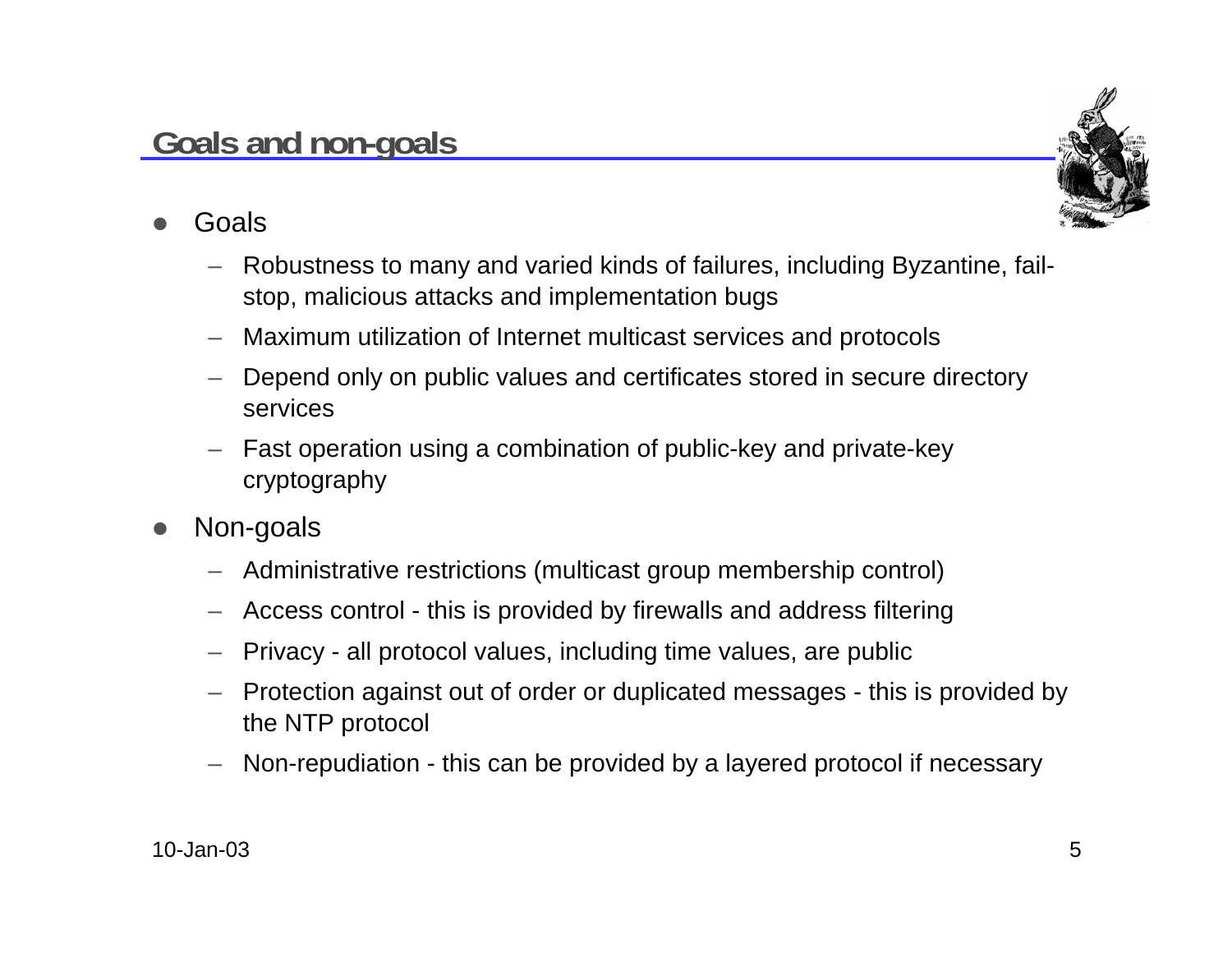# **Autonomous configuration and authentication - issues**



- $\bullet$ Configuration and authentication and synchronization are inseparable
- $\bullet$  Autonomous configuration (autoconfigure)
	- Centralized configuration management does not scale to large networks
	- Finding optimal topologies in large subnet graphs under degree and distance constraints is NP-hard
	- Greedy heuristics may not produce good topologies in acceptable time
	- Solution may involve span-limited, hierarchical multicast groups and add/drop heuristics
- $\bullet$  Autonomous authentication (autokey)
	- Centralized key management does not scale to large networks
	- Symmetric-key cryptosystems require pairwise key agreement and persistent state in clients and servers
	- Servers cannot maintain persistent state for possibly thousands of clients
	- Public-key cryptosystems are too slow for good timekeeping
	- Solution may involve a combination of public and private key cryptosystems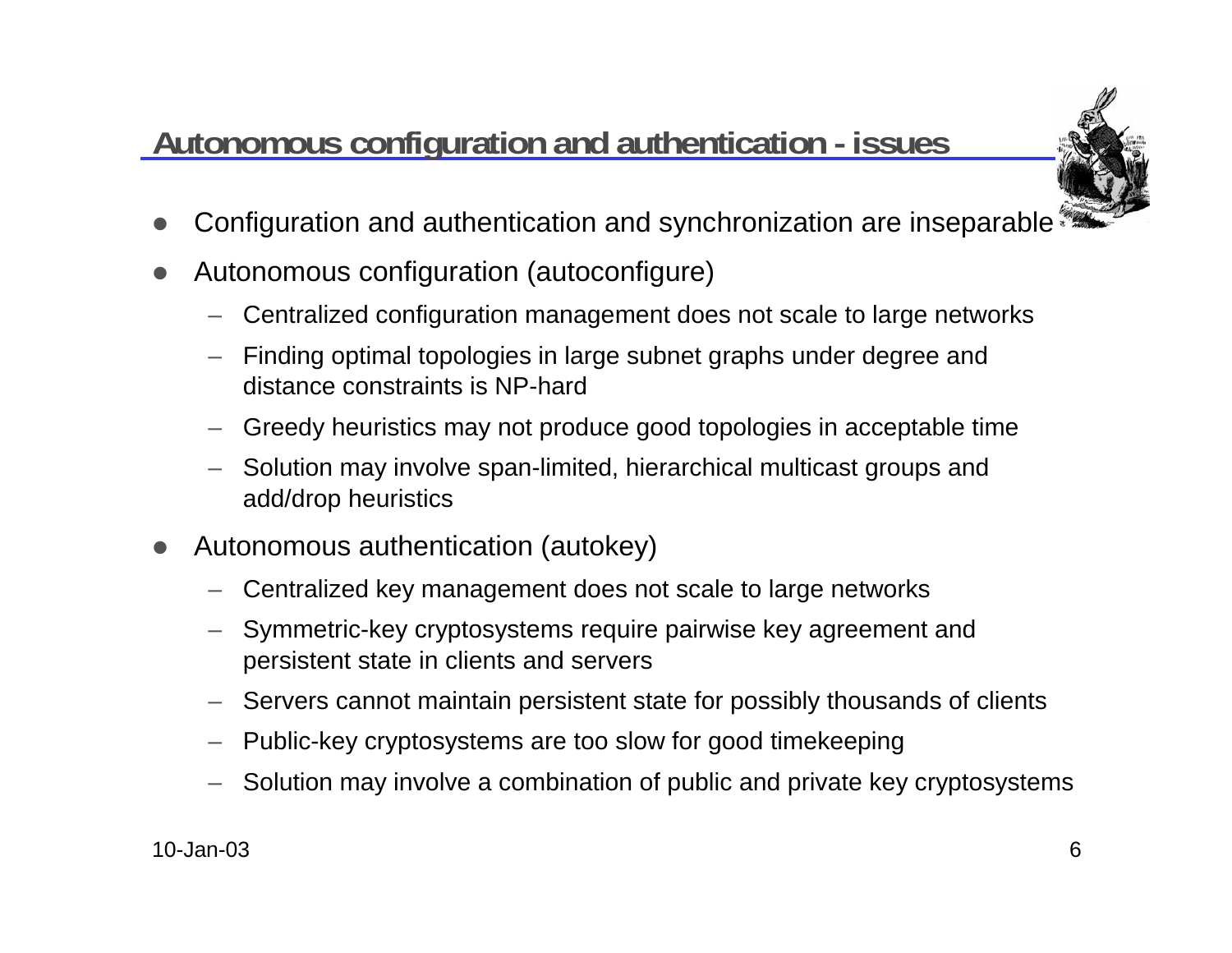## **Autonomous configuration - approach**



- $\bullet$  Dynamic peer discovery schemes
	- Primary discovery vehicle using NTP multicast and anycast modes
	- Augmented by DNS, web and service location protocols
	- Augmented by NTP subnet search using standard monitoring facilities
- $\bullet$  Automatic optimal configuration
	- Distance metric designed to maximize accuracy and reliability
	- Constraints due to resource limitations and maximum distance
	- Complexity issues require intelligent heuristic
- $\bullet$  Candidate optimization algorithms
	- Multicast with or without initial propagation delay calibration
	- Anycast mode with administratively and/or TTL delimited scope
	- Distributed, hierarchical, greedy add/drop heuristic
- $\bullet$  Proof of concept based on simulation and implementation with NTP Version 4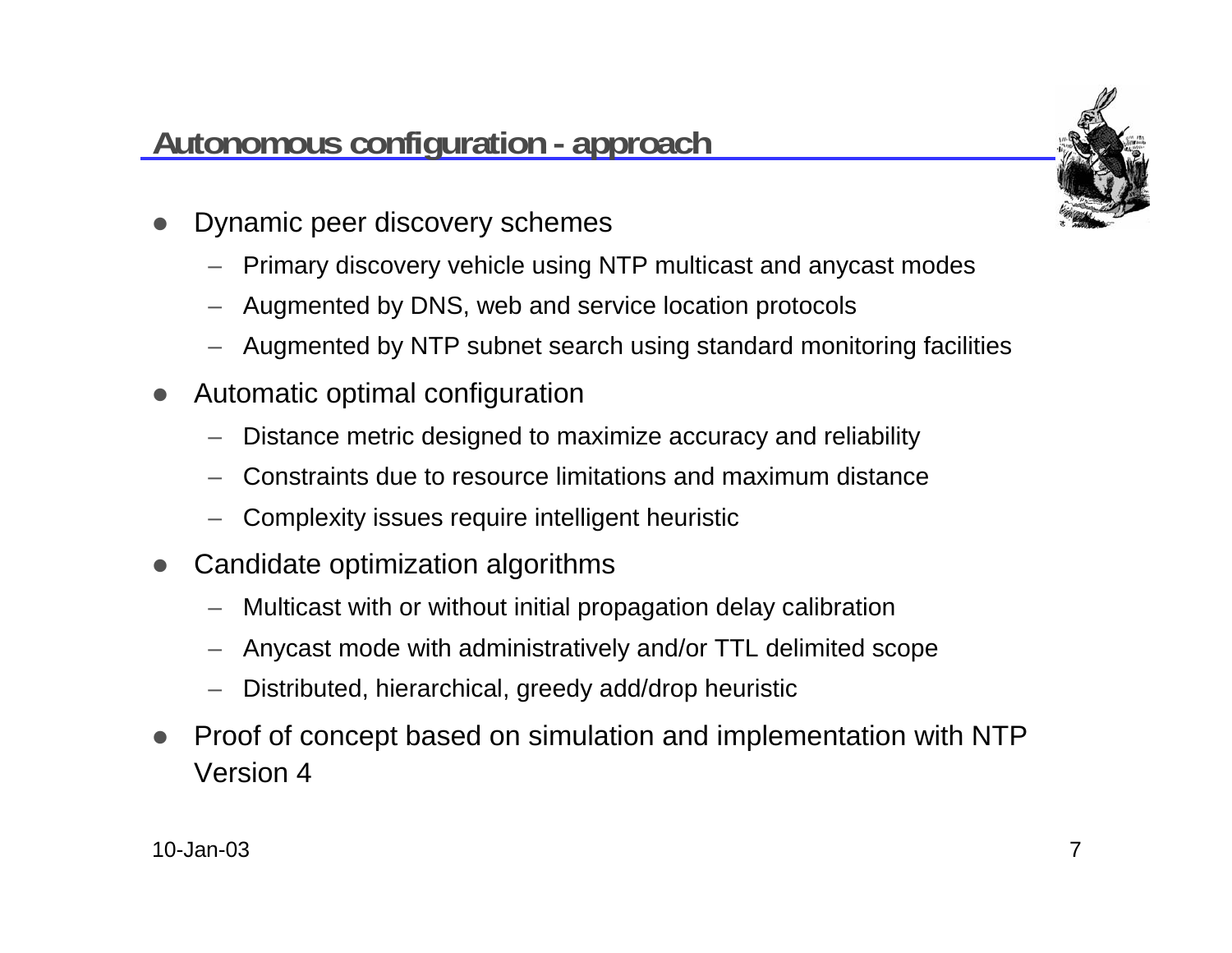#### **NTP configuration scheme**

- $\bullet$  Multicast scheme (moderate accuracy)
	- Servers flood local area with periodic multicast response messages
	- Clients use client/server unicast mode on initial contact to measure propagation delay, then continue in listen-only mode
- $\bullet$  Manycast scheme (highest accuracy)
	- Initially, clients flood local area with a multicast request message
	- Servers respond with multicast response messages
	- Clients continue with servers as if in ordinary configured unicast client/server mode
- $\bullet$  Both schemes require effective implosion/explosion controls
	- Expanding-ring search used with TTL and administrative scope
	- Excess network traffic avoided using multicast responses and rumor diffusion
	- Excess client/server population controlled using NTP clustering algorithm and timeout garbage collection

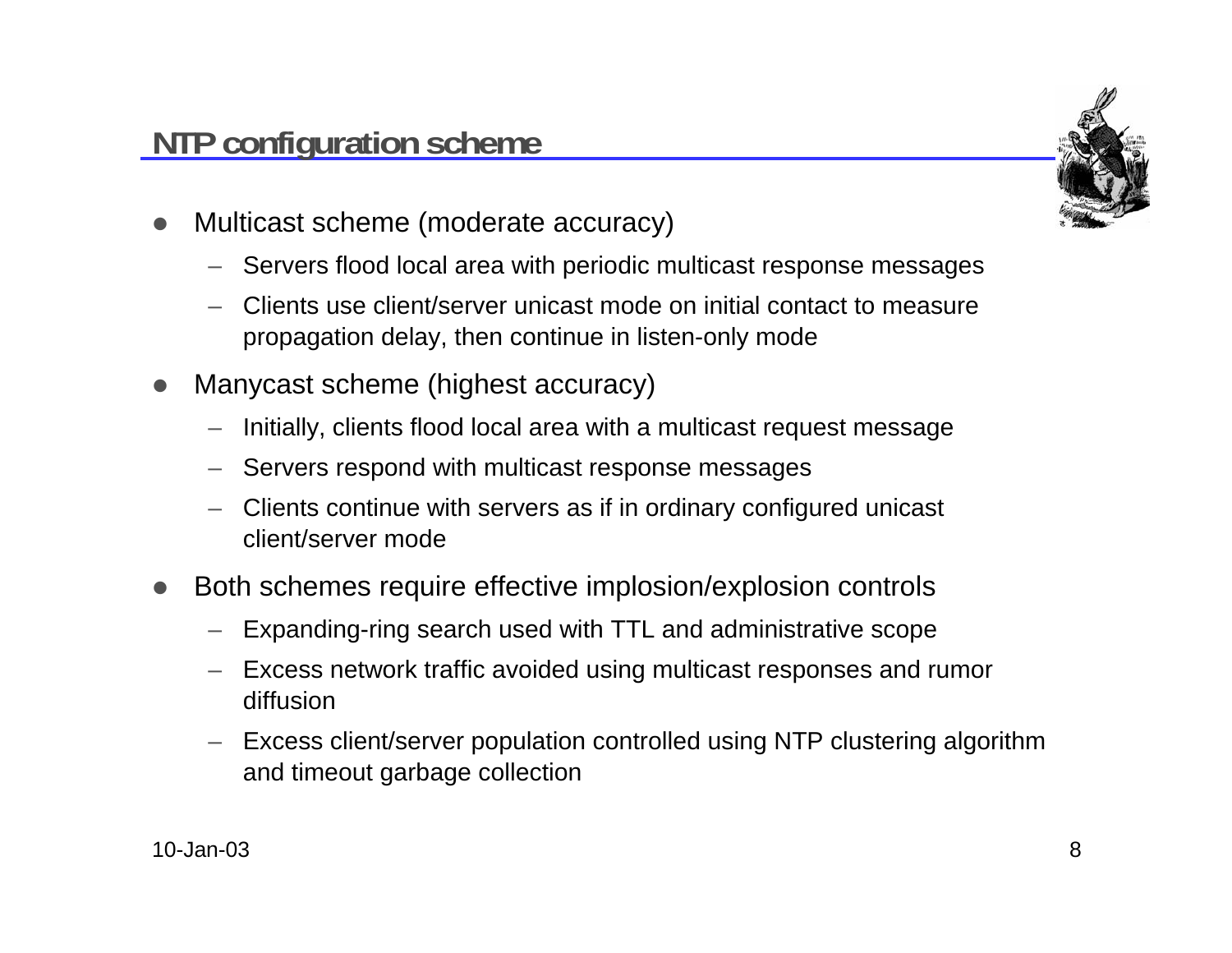

- $\bullet$  Authentication and synchronization protocols work independently for each peer, with tentative outcomes confirmed only after both succeed
- $\bullet$  Public keys and certificates are obtained and verified relatively infrequently using Secure DNS or equivalent
- $\bullet$ Session keys are derived from public keys using fast algorithms
- $\bullet$  Each NTP message is individually authenticated using session key and message digest (keyed MD5 or DES-CBC)
- $\bullet$  NTP is run individually in unauthenticated mode for each peer to compute offset from system clock, together with related clock data
- $\bullet$ If authentication data incomplete, clock data are marked tentative
- $\bullet$ If the clock data incomplete, authentication data are marked tentative
- $\bullet$  When both authentication and clock data are complete, the peer is admitted to the population used to synchronize the system clock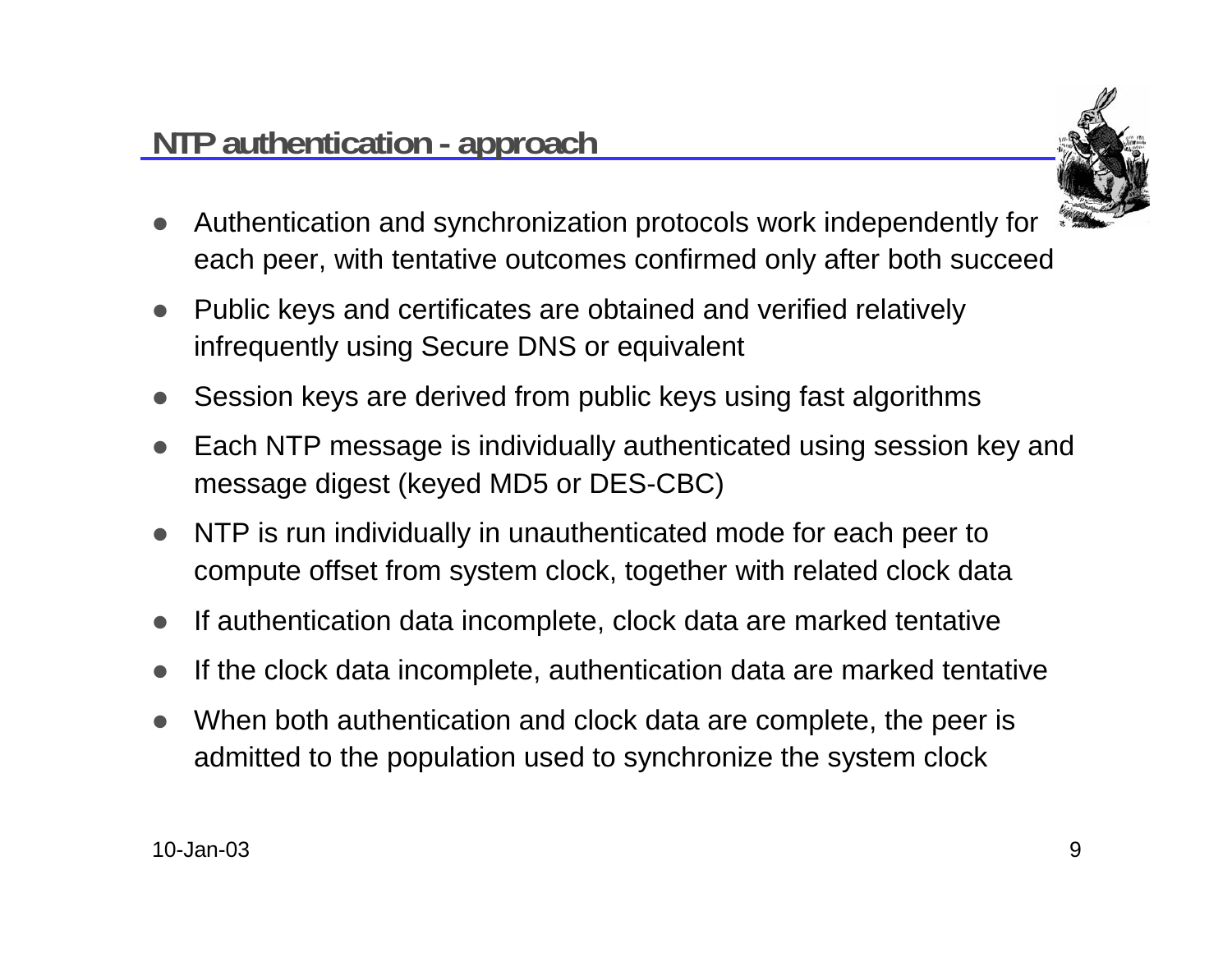

- $\bullet$ Server rolls a random 32-bit seed as the initial key ID
- $\bullet$ Server generates each session key as hash of IP addresses and key ID
- $\bullet$  Low order 32 bits of the session key become the key ID for the next session key
- $\bullet$  Server encrypts the last key using RSA and its private key to produce the server key
- $\bullet$  Server uses the session key list in reverse order and generates a new one when exhausted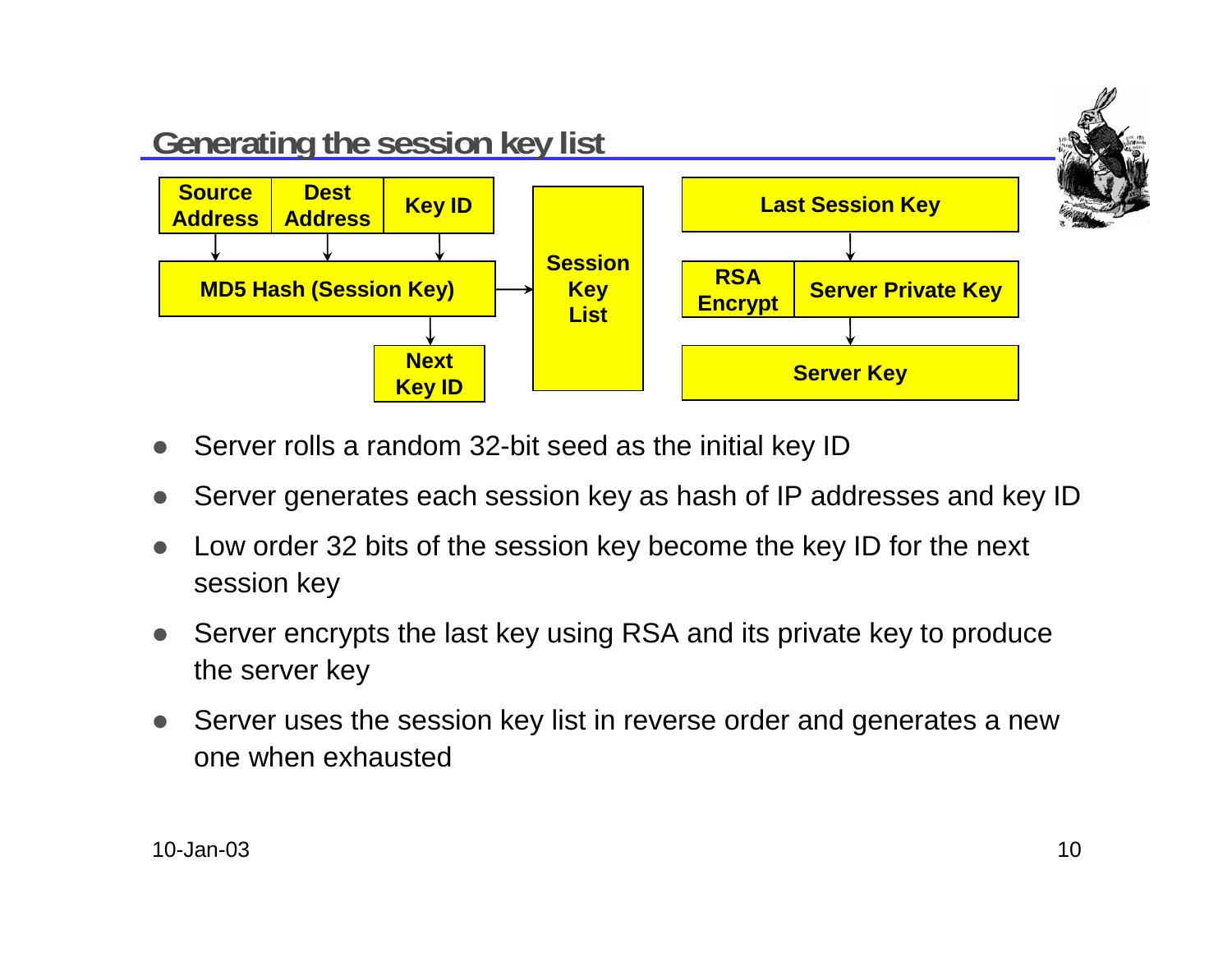

- $\bullet$  Server key and sequence number are included in the extension field of every NTP message
- $\bullet$ Client generates each session key as hash of IP addresses and key ID
- $\bullet$  Client verifies the low order 32 bits match the key ID of the most recent message
- $\bullet$  If no match, a message may have been dropped, so the client hashes again, eventually to sequence number zero
- $\bullet$  Server credentials are verified if the RSA decryption of the server key matches session key zero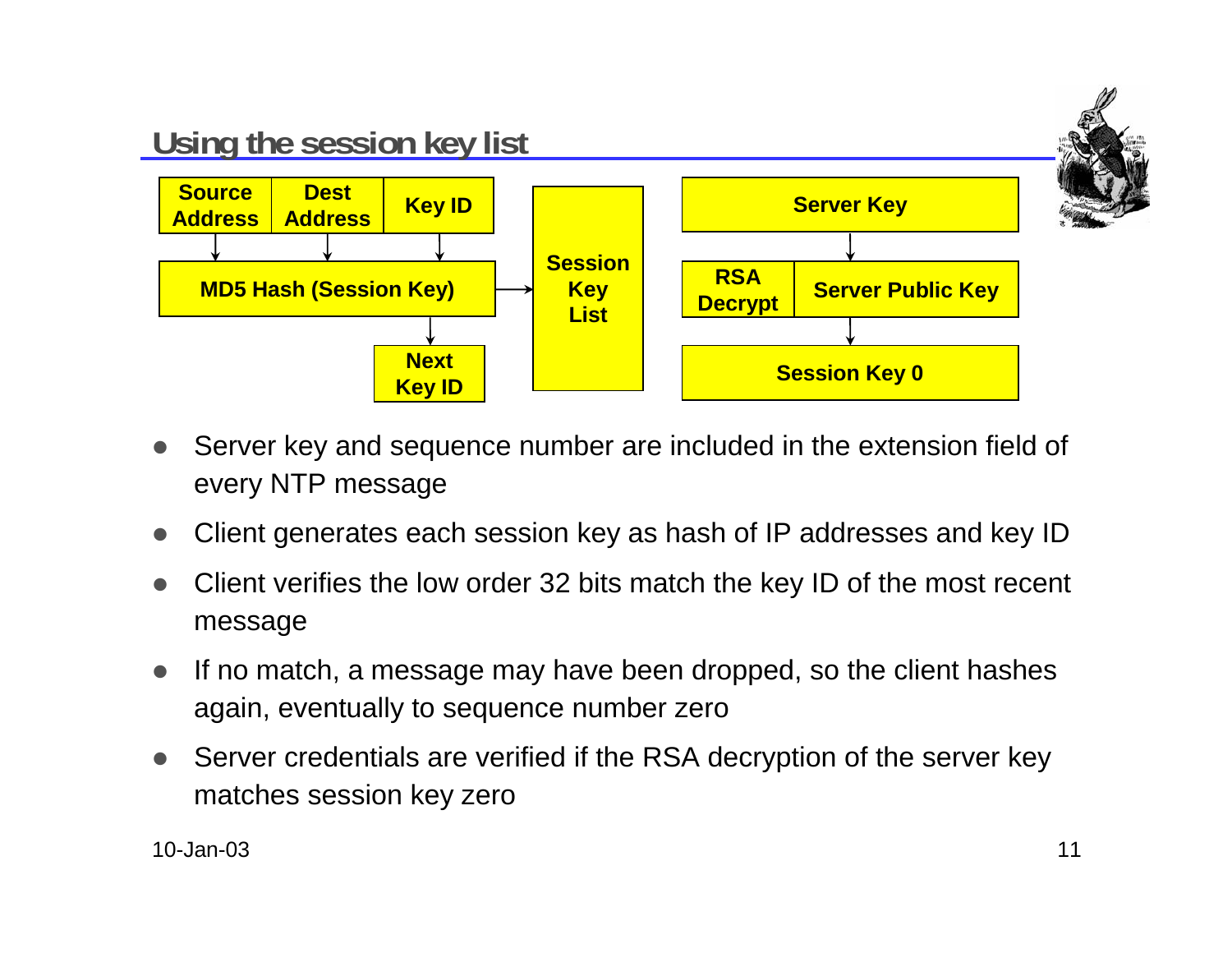

- $\bullet$  NTP Version 4 architecture and algorithms
	- Backwards compatible with earlier versions
	- Improved local clock model implemented and tested
	- Multicast mode with propagation calibration implemented and tested
	- Distributed multicast mode protocol designed and documented
- $\bullet$  Autonomous configuration autoconfigure
	- Distributed add/drop greedy heuristic designed and simulated
	- Span-limited, hierarchical multicast groups using NTP distributed mode and add/drop heuristics under study
- $\bullet$  Autonomous authentication autokey
	- Ultimate security based on public-key infrastructure
	- Random keys used only once
	- Automatic key generation and distribution
	- Implemented and under test in NTP Version 4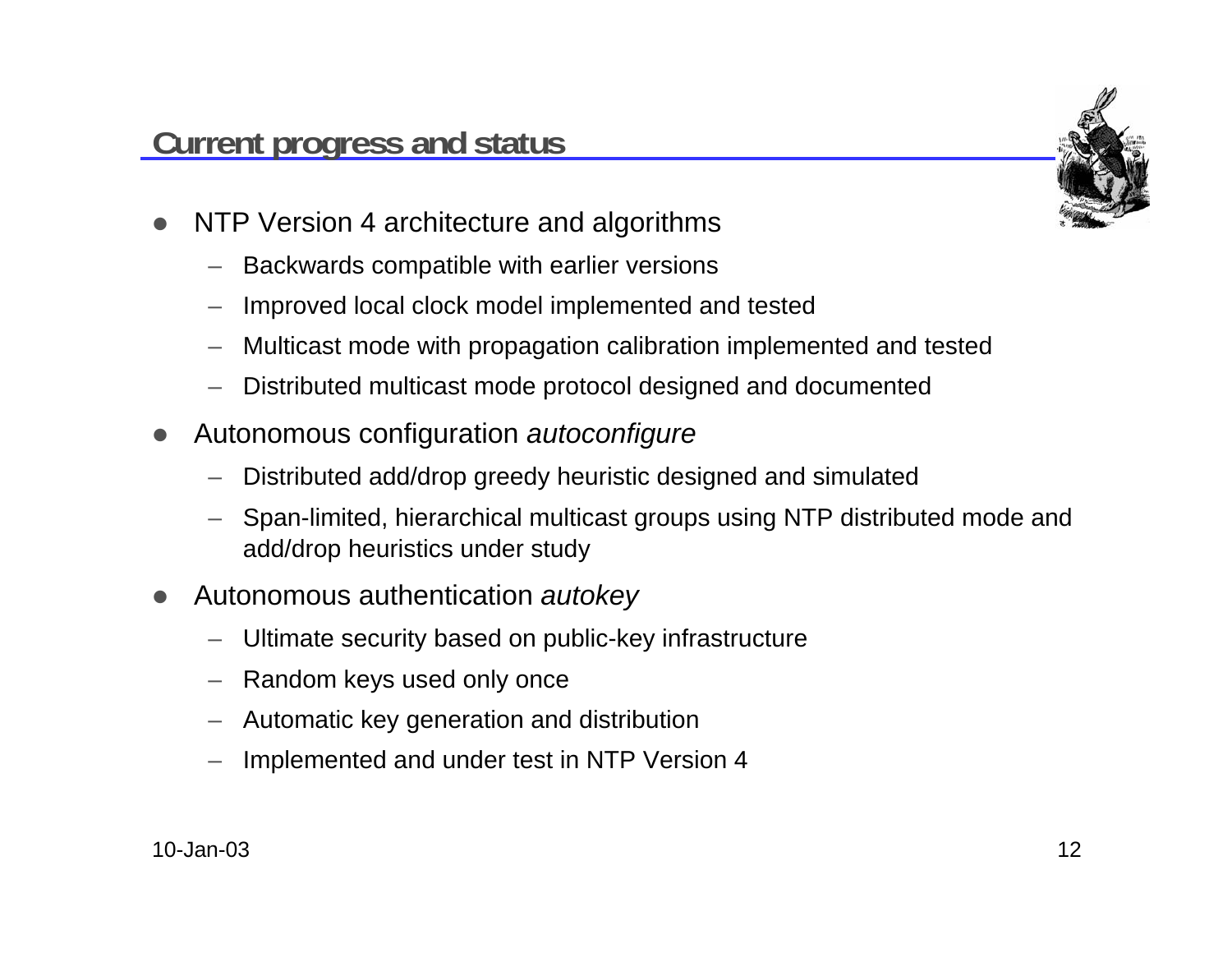# **Related Work**



- $\bullet$  Simulation of very large networks
	- Goal is to investigate global behavior and routing stability
	- Motivated by prior experience with unexplained instabilities in NSF Backbone network 1986-1988
	- Current simulator supports up to 3000 nodes now, eventually 10,000 nodes
	- Random network generated using Waxman model
	- Baseline Bellman-Ford routing algorithm now, eventually others
- $\bullet$  Nanosecond Unix kernel
	- – Goal is to improve accuracy from microseconds to nanoseconds in fast workstations and routers
	- Revised kernel modifications in SunOS, Solaris and Digital Unix
	- Currently working with NTP Version 4 on Sun IPC with cesium clock with 1000-ns resolution
	- Plan modified Alpha kernel clock with 3-ns resolution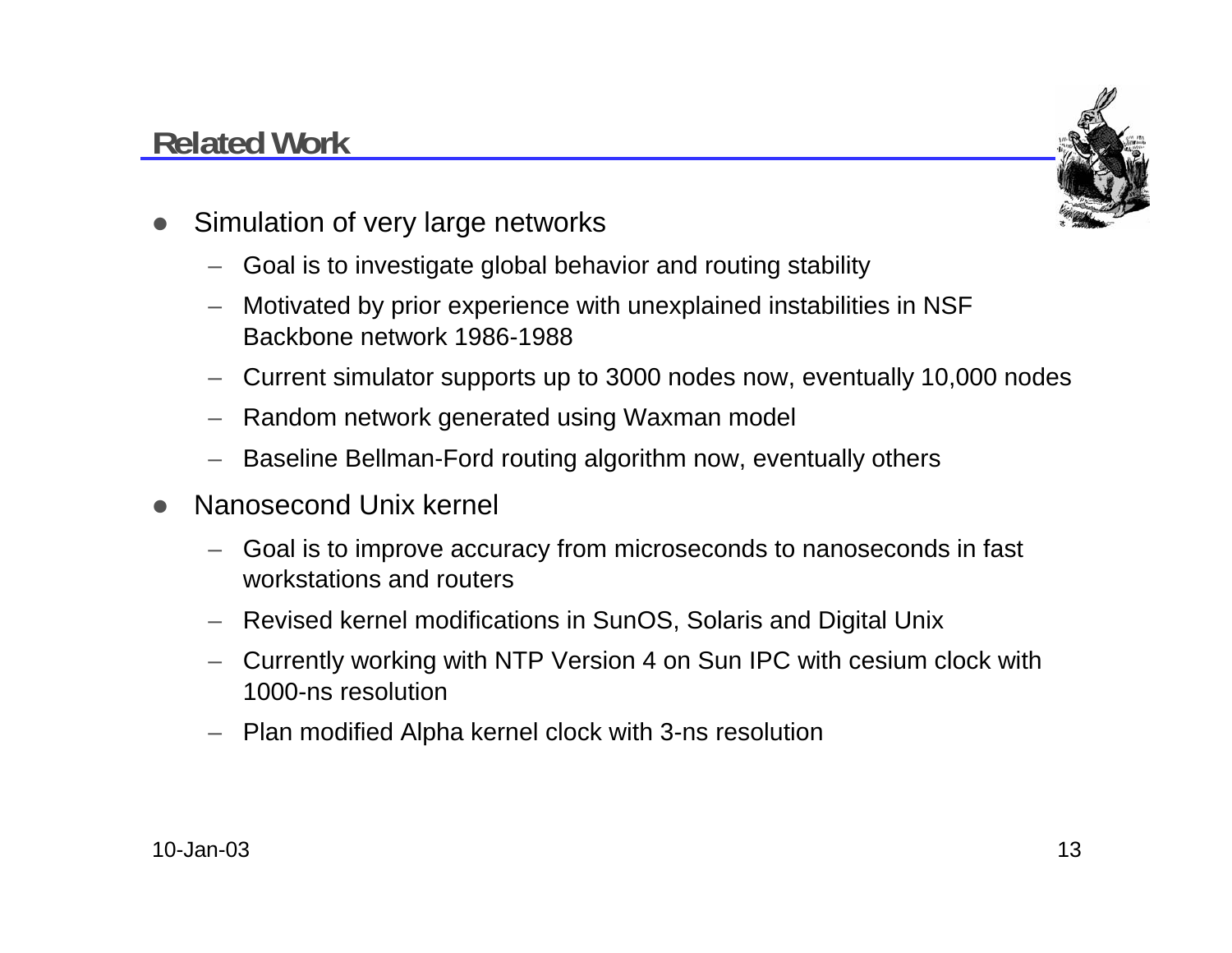## **Future plans**



- $\bullet$ Complete *autoconfigure* and *autokey* implementation in NTP Version  $\Delta$
- $\bullet$  Deploy, test and evaluate NTP Version 4 daemon in CAIRN testbed, then at friendly sites in the US, Europe and Asia
- $\bullet$ Revise the NTP formal specification and launch on standards track
- $\bullet$ Participate in deployment strategies with NIST, USNO, others
- $\bullet$ Prosecute standards agendae in IETF, ANSI, ITU, POSIX
- $\bullet$  Develop scenarios for other applications such as web caching, DNS servers and other multicast services